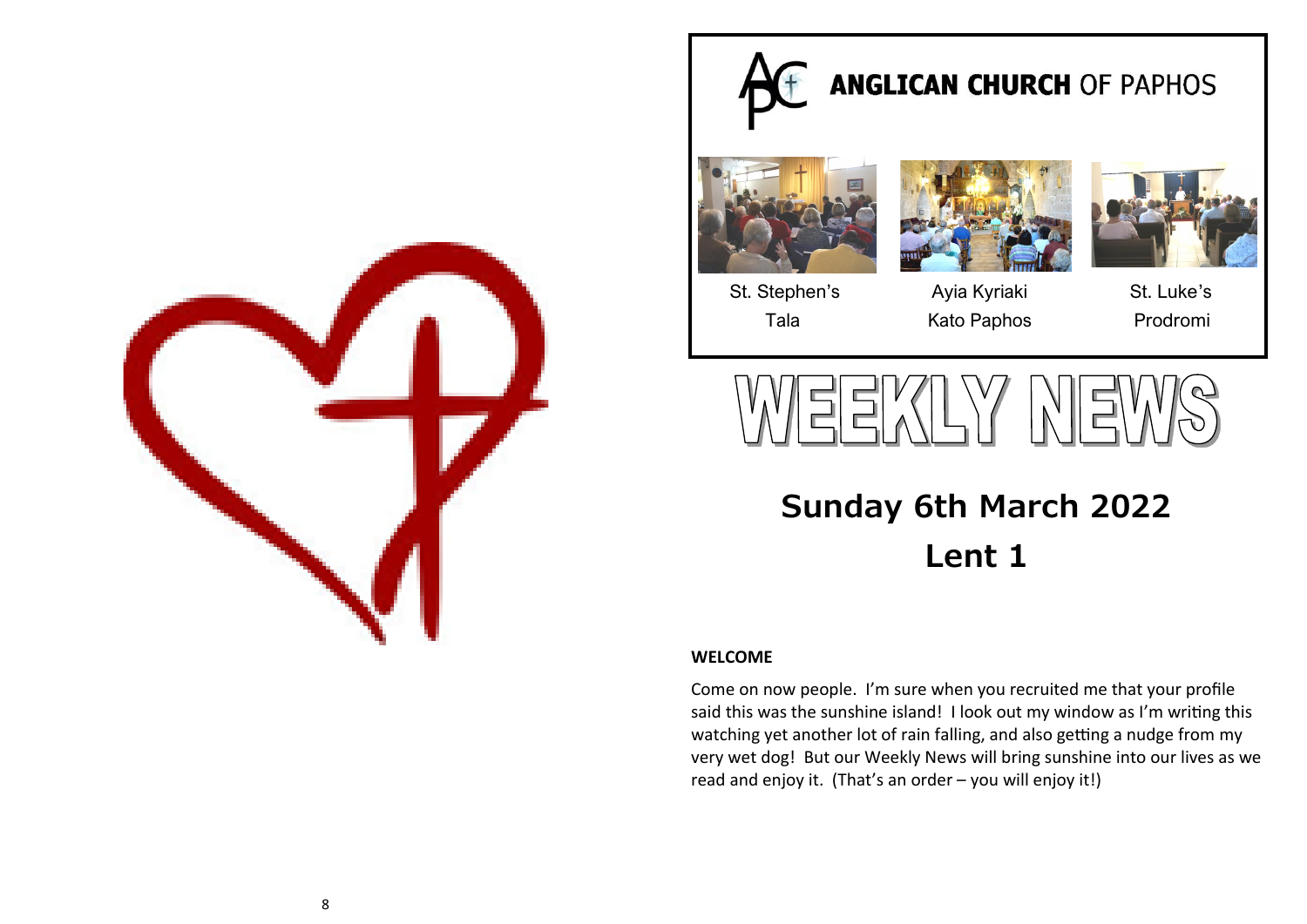# *COLLECT and PRAYERS FOR THIS WEEK*

## **Collect:**

Almighty God, whose Son Jesus Christ fasted forty days in the wilderness, and was tempted as we are, yet without sin: give us grace to discipline ourselves in obedience to your Spirit; and, as you know our weakness, so may we know your power to save; through Jesus Christ your Son our Lord, who is alive and reigns with you, in the unity of the Holy Spirit, one God, now and for ever. Amen

## **A Prayer for this week:**

Lord, bless our journey through this coming week. May the pace be steady, paths made safe, no obstacles impede, and conversations with fellow travellers on this earth be fruitful and uplifting. Lord, bless our journey through this coming week. Amen

## **A Prayer for Ukraine**

God of peace and justice, we pray for the people of Ukraine today. We pray for peace and the laying down of weapons. We pray for all those who fear for tomorrow, that your Spirit of comfort would draw near to them. We pray for those with power over war or peace, for wisdom, discernment and compassion to guide their decisions. Above all, we pray for all your precious children, at risk and in fear, that you would hold and protect them. We pray in the name of Jesus, the Prince of Peace. Amen.

## *Psalm 23: 4, 6*

Yea, though I walk through the valley of the shadow of death, I will fear no evil: for thou art with me; thy rod and thy staff they comfort me. Surely goodness and mercy shall follow me all the days of my life: and I will dwell in the house of the Lord forever.

## **Our Diocese:**

Almighty God, give wisdom and courage to all leaders in our Diocese to spread the good news of your gospel to all we encounter and to lead your whole church in this part of your creation to be true servants to your people. Amen

## **Parish Priest:**

The Reverend Ken Waters telephone: 99 555290

email: [anglicanpriest.acp@cytanet.com.cy](mailto:anglicanpriest.acp@cytanet.com.cy)

(Don't forget Friday is my day off)

## **Website:**

## [www.paphosanglicanchurch.org](http://www.paphosanglicanchurch.org)

www.facebook.com/Anglican Church of Paphos

## **Weddings:**

## [www.yourcypruswedding.org](http://www.yourcypruswedding.org)

www.facebook.com/Anglican Church of Paphos Weddings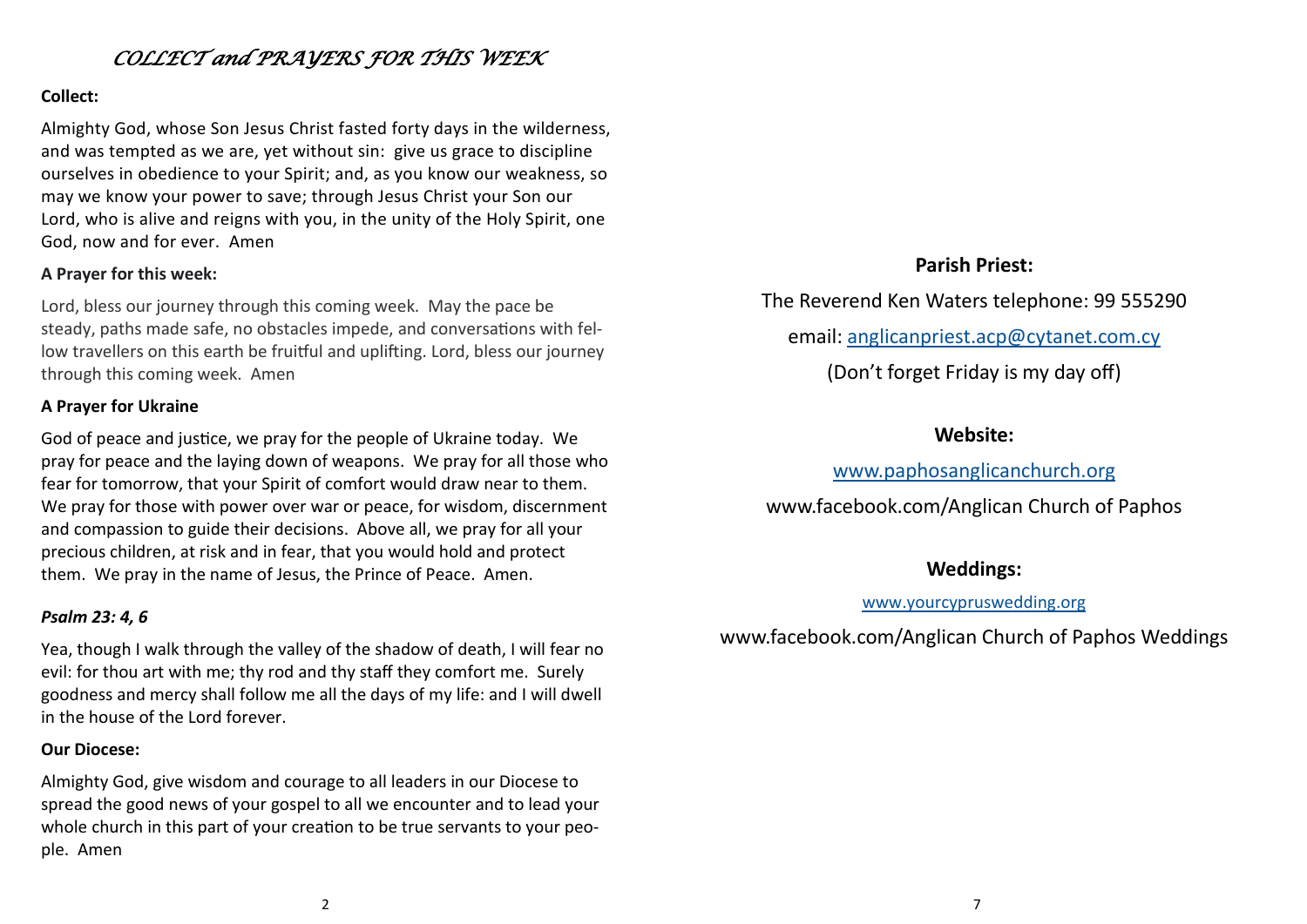#### **God's Marvellous Grace**

O Lord, our Lord, how wonderful You are! You have been part of all our days, Since the beginning of time You were there, discerning and checking our ways. We're not aware of the time that You spend, or at least we tend not to be, We are engrossed in our own little world, as if that is how to be free.

But Lord, in Your marvellous grace and Your care, Your knowledge of our innermost thought, Have brought us the choice of eternal life; through Jesus our freedom was bought. How can we thank You? What can we say? Is there a response You desire? Can we pay back a part of this debt? To what would You have us aspire?

With Your assistance and in Your strength, give me the grace to be true, Then I will daily sing of Your praise; my voice shall ring out, "I LOVE YOU!" (Greta Zwaan)

## See the downloadable Prayer Calendar here: https://cypgulf.org/wpcontent/uploads/2021/11/Diocesan-Prayer-Guide-Nov21-May22.pdf

#### **In our own Parish of Paphos:**

Heavenly Father, we pray for all who serve you in our Parish, both ordained and lay, in whatever capacity. Guide us with your Spirit to choose the path that you open for us. May we be given your strength and grace to do your will in this parish. Through Christ, our Lord, Amen.

### **God Slot:**

The God spot this week is just a simple story answering the question that has plagued mankind since the beginning; **DOES GOD EXIST?** A man went to a barbershop to have his hair cut and his beard trimmed. As the barber began to work, they began to have a good conversation. They talked about so many things and various subjects. When they eventually touched on the subject of God, the barber said: "I don't believe that God exists." "Why do you say that?" asked the customer. "Well, you just have to go out in the street to realize that God doesn't exist. Tell me, if God exists, would there be so many sick people? Would there be abandoned children? If God existed, there would be neither suffering nor pain. I can't imagine a loving a God who would allow all of these things." The customer thought for a moment, but didn't respond because he didn't want to start an argument. The barber finished his job and the customer left the shop. Just after he left the barbershop, he saw a man in the street with long, stringy, dirty hair and an untrimmed beard. He looked dirty and unkempt. The customer turned back and entered the barber shop again and he said to the barber: "You know what? Barbers do not exist." "How can you say that?" asked the surprised barber. "I am here, and I am a barber. And I just worked on you!" "No!" the customer exclaimed. "Barbers don't exist because if they did, there would be no people with dirty long hair and untrimmed beards, like that man outside." "Ah, but barbers DO exist! What happens is, people do not come to me." "Exactly!" affirmed the customer. "That's the point! God, too, DOES exist! What happens, is, people don't go to Him and do not look for Him. That's why there's so much pain and suffering in the world."

God Bless,

Revd. Ken

6